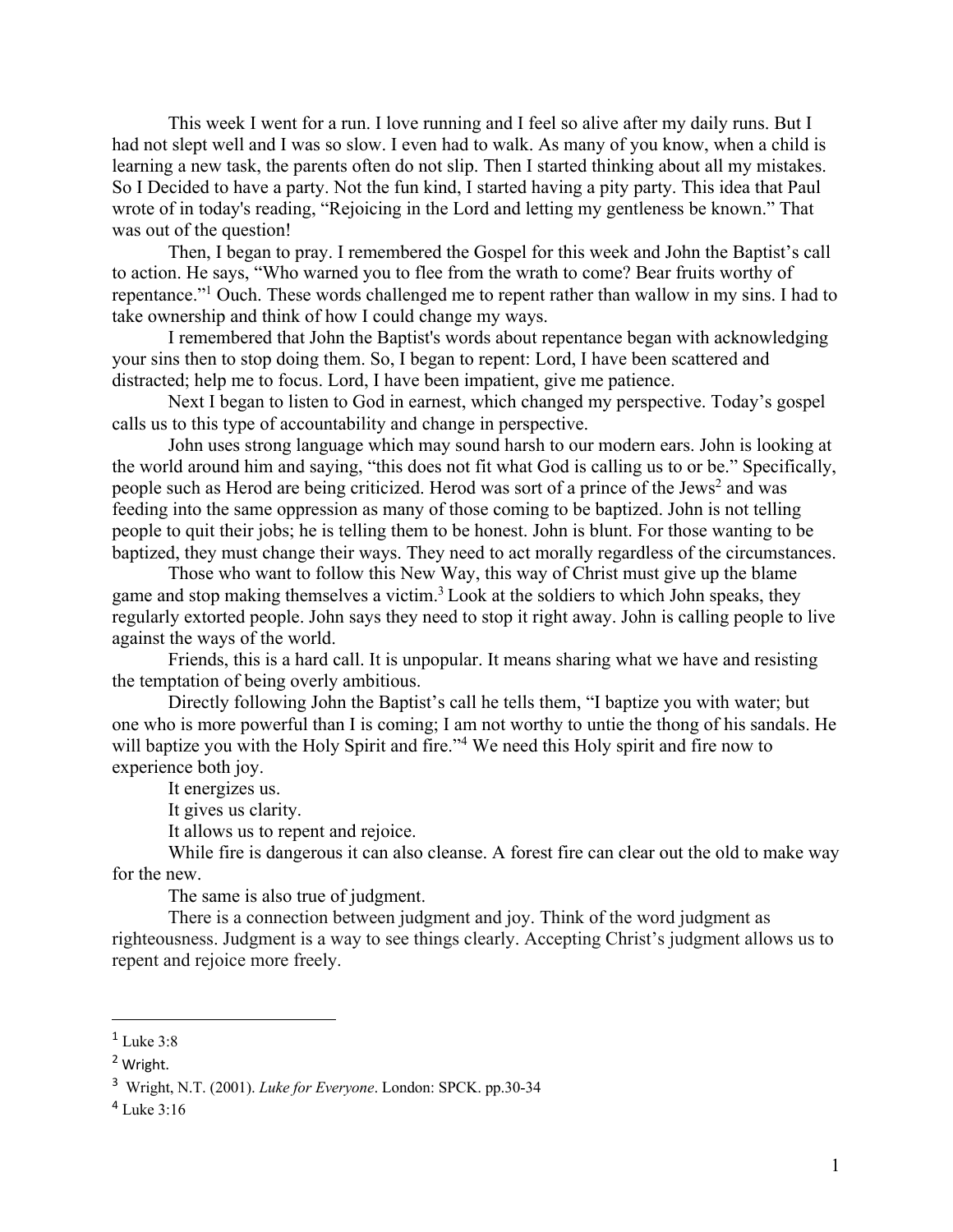This type of Judgement is what the prophets call us to see. The prophets who Jesus, John, and St. Paul quoted did not look at joy as "being happy."

When Paul, Luke wrote, and the Prophets wrote, they did so in times of pain and uncertainty. Remember, Paul often wrote his letter from a jail cell. I imagine he had moments of great sorrow in a first century jail where the amenities would be described as less than adequate. It was a time of pain. Today's command to rejoice sits with our repentance, our admission that we need to change our ways.

God's joy does not exclude or deny the ability to experience hardship.<sup>5</sup> Perhaps to experience the joy to which Paul calls us we must look at joy as a bridge. Joy goes around sentimentality and cynicism while holding sin and God's love in balance.

Joy bridges the space that can be felt between these so that we may fully embrace the salvific nature of our coming Lord and Savior.

When we understand that the world in which John is speaking craves the ability to see things clearly, we can recognize that it is in fact, a call to joy. They cannot truly be joyful until they have repented and been baptized with the Holy Spirit into new life.

Pain is real. At this time of year, particularly for those who have lost a loved one, the Christmas festivities can feel overwhelming. The church has responded to this need with a pastoral calling. We have created Blue Christmas services.

It is also worth noting that much of our Christian history does not include lavish celebrations of Christmastide. If this year, the pandemic, the loss of a loved one, or something else has you in a more reflective mood, I think these lessons and this time of year are fit for you as well.

Advent is a time of reflection. It is a time of repentance. In advent, we are called to take a measure of our life. This naturally happens in times of grief and loss. As we grieve, joy is the bridge that leads to God's love. It is not ignoring God's love rather it is embracing the whole of the word in the way Paul did in a prison two thousand years ago.

We are awaiting the coming of Christ now and remembering the ways in which those at Jesus' time anticipated his coming. Look at the crowds surrounding John. He was calling them to confess. The prayer of confession states, that we have "sinned against God in thought, word, and deed, we have not loved with our whole hearts."

Think about that for a moment.

When Paul exhorts us to rejoice, he is asking us to be joyful in spite of the pain and sins. John calls us to come closer to God through repentance. The better we are able to give up our way of sins the closer we are able to draw to Christ. Those around John acknowledge that something is missing in their life.<sup>6</sup> He tells them to look at their neighbor. This is exactly what we do when we acknowledge that we have not "loved our neighbor as ourselves."<sup>7</sup>

We have an advantage to those crowds: we know that there is grace and forgiveness because for us, each Sunday we are reminded that Christ came and forgave us. The response to this, as Christians, is to keep living with integrity.

To not be vipers.

<sup>5</sup> Thomas, Debbie (2021). Rejoice Always? *Journey with Jesus.* https://www.journeywithjesus.net/lectionaryessays/current-essay?id=3246

<sup>6</sup> Much in this section was inspired by West, Audrey. (2021). Commentary on Luke 3:7-18. https://www.workingpreacher.org/commentaries/revised-common-lectionary/third-sunday-of-advent-3/commentary-

on-luke-37-18-5

<sup>7</sup> Book of Common Prayer (1979). p.352